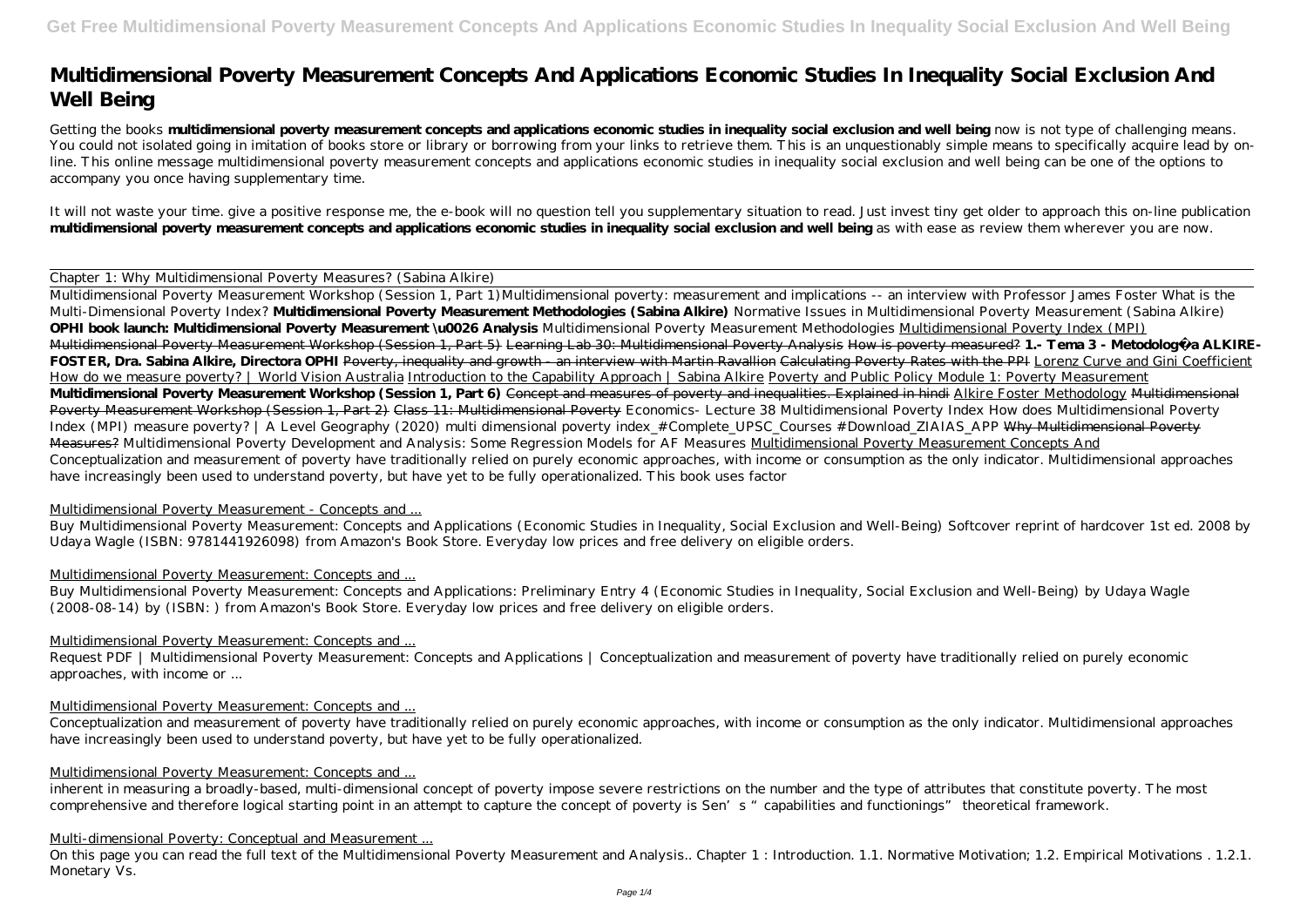#### Multidimensional Poverty Measurement and Analysis ...

Multidimensional Poverty Measurement and Analysis, published by Oxford University Press in 2015, provides an in-depth account of multidimensional poverty comparison methodologies, with a particular focus on the Alkire-Foster method.

#### Multidimensional Poverty Measurement and Analysis | OPHI

Multidimensional poverty encompasses the many deprivations that people can experience across different areas of their lives. This could include a lack of education or employment, inadequate housing, poor health and nutrition, low personal security, or social isolation.

The Multidimensional Poverty Index (MPI) replaced the HPI in 2010 to provide assessments of multidimensional poverty at household level in upwards of 100 countries. The ten indices relate to three...

#### Multidimensional Poverty - gov.uk

The Global MPI is an internationally-comparable measure of acute poverty covering more than 100 developing countries. It is updated by OPHI twice a year and constructed using the AF method. Find out more. Multidimensional Poverty Measurement and Analysis: The Book. Multidimensional poverty measurement and analysis is evolving rapidly.

#### Multidimensional Poverty Measurement & Analysis

Multidimensional Poverty Indices typically use the household as their unit of analysis, though this is not an absolute requirement. A household is deprived for a given indicator if they fail to satisfy a given 'cutoff'. A household is assigned a 'deprivation score' determined by the number of indicators they are deprived in and the 'weights' assigned to those indicators. Each dimension is typically given an equal weighting, and each indicator within the dimension is also typically weighted equal

The concept of multidimensional poverty is no exception. It is now generally accepted that poverty is more than just the lack of income; the Open Working Group on the Sustainable Development Goals, for example, talks of ending 'poverty in all its forms everywhere' (emphasis added).

#### Multidimensional Poverty Index - Wikipedia

#### Multidimensional Poverty | OPHI

Conceptualization and measurement of poverty have traditionally relied on purely economic approaches, with income or consumption as the only indicator. Multidimensional approaches have increasingly been used to understand poverty, but have yet to be fully operationalized.

### Multidimensional Poverty Measurement | SpringerLink

Abstract Many authors have insisted on the necessity of defining poverty as a multidimensional concept rather than relying on income or consumption expenditures per capita. Yet, not much has actually been done to include the various dimensions of deprivation into the practical definition and measurement of poverty.

### The Measurement of Multidimensional Poverty | SpringerLink

#### Multidimensional poverty - GSDRC

Amazon.in - Buy Multidimensional Poverty Measurement: Concepts and Applications: 04 (Economic Studies in Inequality, Social Exclusion and Well-Being) book online at best prices in India on Amazon.in. Read Multidimensional Poverty Measurement: Concepts and Applications: 04 (Economic Studies in Inequality, Social Exclusion and Well-Being) book reviews & author details and more at Amazon.in. Free ...

### Buy Multidimensional Poverty Measurement: Concepts and ...

Multidimensional Poverty Measurement: Concepts and Applications: 04: Wagle, Udaya: Amazon.com.au: Books

#### Multidimensional Poverty Measurement: Concepts and ...

Buy Multidimensional Poverty Measurement: Preliminary Entry 4: Concepts and Applications: Preliminary Entry 4 (Economic Studies in Inequality, Social Exclusion and Well-being) 2008 by Udaya Wagle (ISBN: 0000387758747) from Amazon's Book Store. Everyday low prices and free delivery on eligible orders.

Multidimensional approaches have increasingly been used to understand poverty, but have yet to be fully operationalized. This methodical and important book uses factor analysis and structural equations modelling to develop a multidimensional framework that integrates capability and social inclusion as additional poverty indicators. The empirical relevance of this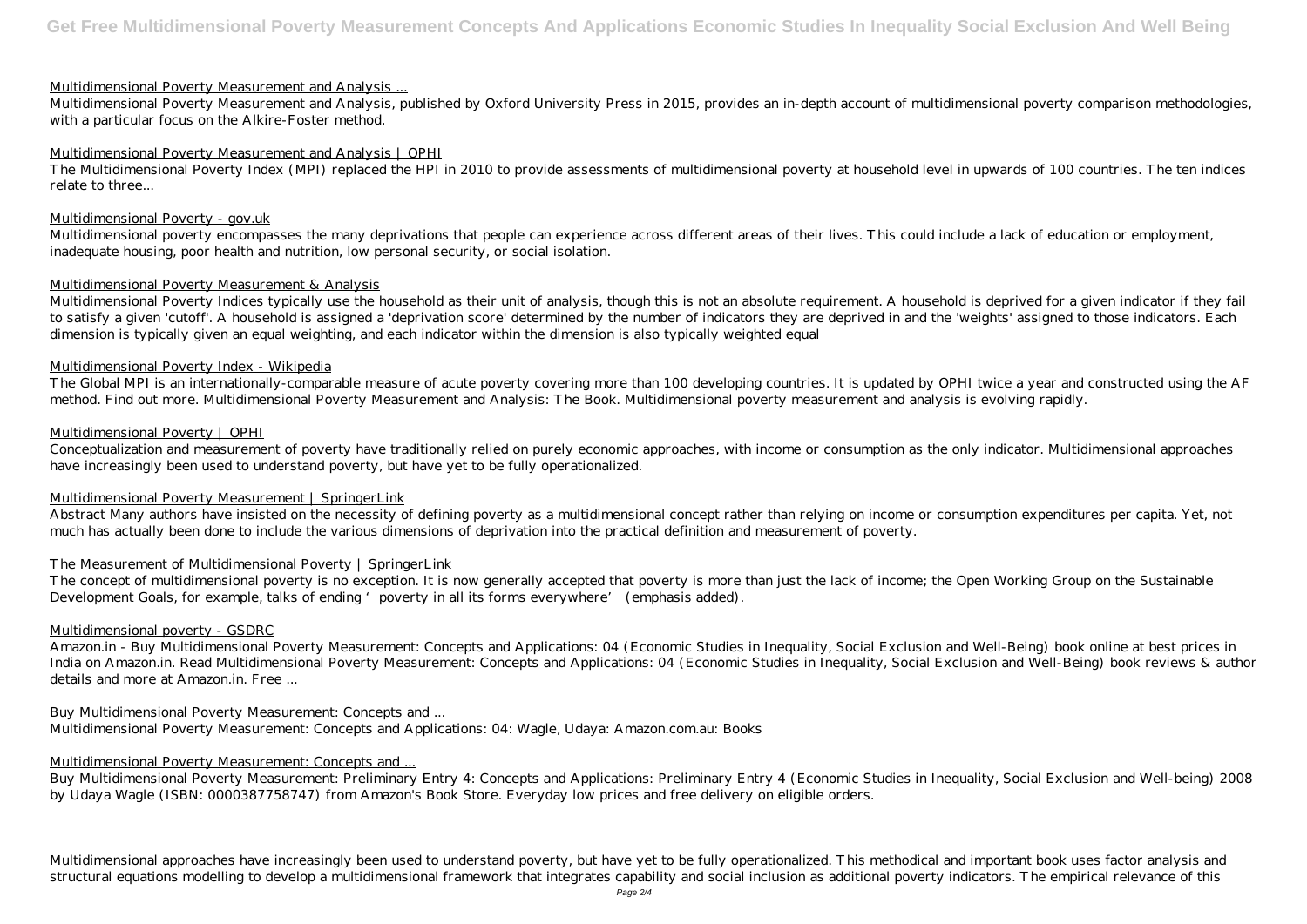# **Get Free Multidimensional Poverty Measurement Concepts And Applications Economic Studies In Inequality Social Exclusion And Well Being**

### methodological contribution is demonstrated through in-depth case studies of the United States and Nepal.

Multidimensional poverty measurement and analysis is evolving rapidly. Notably, it has informed the publication of the Multidimensional Poverty Index (MPI) estimates in the Human Development Reports of the United Nations Development Programme since 2010, and the release of national poverty measures in Mexico, Colombia, Bhutan, the Philippines and Chile. The academic response has been similarly swift, with related articles published in both theoretical and applied journals. The high and insistent demand for in-depth and precise accounts of multidimensional poverty measurement motivates this book, which is aimed at graduate students in quantitative social sciences, researchers of poverty measurement, and technical staff in governments and international agencies who create multidimensional poverty measures. The book is organized into four elements. The first introduces the framework for multidimensional measurement and provides a lucid overview of a range of multidimensional techniques and the problems each can address. The second part gives a synthetic introduction of 'counting' approaches to multidimensional poverty measurement and provides an in-depth account of the counting multidimensional poverty measurement methodology developed by Alkire and Foster, which is a straightforward extension of the well-known Foster-Greer-Thorbecke poverty measures that had a significant and lasting impact on income poverty measurement. The final two parts deal with the pre-estimation issues such as normative choices and distinctive empirical techniques used in measure design, and the post-estimation issues such as robustness tests, statistical inferences, comparisons over time, and assessments of inequality among the poor.

This anthology constitutes an important contribution to the interdisciplinary debate on poverty measurement and alleviation. Absolute and relative poverty—both within and across state boundaries—are standardly measured and evaluated in monetary terms. However, poverty researchers have highlighted the shortfalls of one-dimensional monetary metrics. A new consensus is emerging that effectively addressing poverty requires a nuanced understanding of poverty as a relational phenomenon involving deprivations in multiple dimensions, including health, standard of living, education and political participation. This volume advances the debate on poverty by providing a forum for philosophers and empirical researchers. It combines philosophically sound analysis and genuinely global research on poverty's social embeddedness. Next to an introduction to this interdisciplinary field—which links Practical Philosophy, Development Economics, Political Science, and Sociology—it contains articles by leading international experts and early career scholars. The contributors analyse the concept of poverty, detail its multiple dimensions, reveal epistemic injustices in poverty research, and reflect on the challenges of poverty-related social activism. The unifying theme connecting this volume's contributions is that poverty must be understood as a multidimensional and socially relational phenomenon, and that this insight can enhance our efforts to measure and alleviate poverty.

This working paper introduces the notation and basic concepts that are used throughout the OPHI Working Papers 82-91. The Paper has five sections. First we review unidimensional poverty measurement with particular attention to the well-known Foster-Greer-Thorbecke measures of income poverty as many methods presented in OPHI Working Paper 84 (Chapter 3 - Overview of Methods for Multidimensional Poverty Assessment) as well as the measure presented in OPHI Working Papers 86-90 (Chapters 5-9) are based on these measures. The second section introduces the notation and basic concepts for multidimensional poverty measurement that are used in subsequent chapters. Third we define indicators' scales of measurement, and fourth, addressissues of comparability across people and dimensions. The fifth section systematically explains different properties that have been proposed in axiomatic approaches to multidimensional poverty measurement, which enable the analyst to understand the ethical principles embodied in a measure and to be aware of the direction of change they will exhibit under certain transformations.

With representatives from different disciplines stressing the central importance of freedom in analyzing poverty and emphasizing some important policy issues, this book offers a view of poverty that will orient research in directions previously neglected, and help those in charge of implementing poverty reduction policies.

Poverty is a paradoxical state. Recognizable in the eld for any sensitive observer who travels in remote rural areas and urban slums and meets marginalized people in a given society, poverty still remains a challenge to conceptual formalization and to measurement that is consistent with such formalization. The analysis of poverty is multidisciplinary. It goes from ethics to economics, from political science to human biology, and any type of measurement rests on mathematics. Moreover, poverty is multifaceted according to the types of deprivation, and it is also gender and age speci c. A vector of variables is required, which raises a substantial problem for individual and group comparisons necessary to equity analysis. Multidimension- ity also complicates the aggregation necessary to perform the ef ciency analysis of policies. In the case of income poverty, these two problems, equity and ef ciency, have bene ted from very signi cant progress in the eld of economics. Similar achievements are still to come in the area of multidimensional poverty. Within this general background, this book has a very modest and narrow-scoped objective. It proposes an operational methodology for measuring multidimensional poverty, independent from the conceptual origin, the size and the qualitative as well as the quantitative nature of the primary indicators used to describe the poverty of an individual, a household or a sociodemographic entity.

What are the methodologies for assessing and improving governmental policy in light of well-being? The Oxford Handbook of Well-Being and Public Policy provides a comprehensive, interdisciplinary treatment of this topic. The contributors draw from welfare economics, moral philosophy, and psychology and are leading scholars in these fields. The Handbook includes thirty chapters divided into four Parts. Part I covers the full range of methodologies for evaluating governmental policy and assessing societal condition-including both the leading approaches in current use by policymakers and academics (such as GDP, cost-benefit analysis, cost-effectiveness analysis, inequality and poverty metrics, and the concept of the "social welfare function"), and emerging techniques. Part II focuses on the nature of well-being. What, most fundamentally, determines whether an individual life is better or worse for the person living it? Her happiness? Her preference-satisfaction? Her attainment of various "objective goods"? Part III addresses the measurement of well-being and the thorny topic of interpersonal comparisons. How can we construct a meaningful scale of individual welfare, which allows for comparisons of well-being levels and differences, both within one individual's life, and across